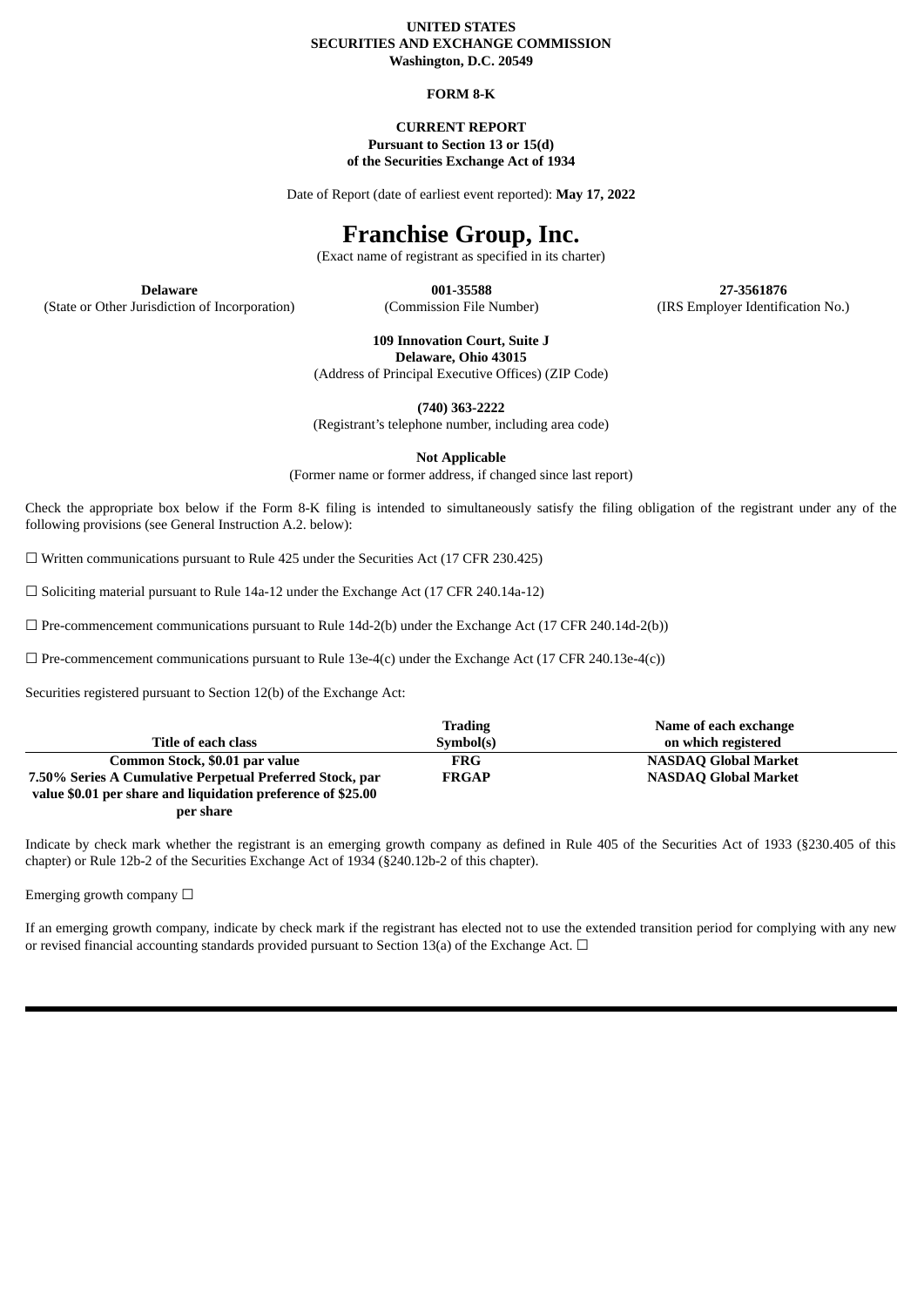### **Item 5.07. Submission of Matters to a Vote of Security Holders.**

- (a) The 2022 annual meeting of stockholders of Franchise Group, Inc. (the "Company") was held on May 17, 2022 (the "Annual Meeting").
- (b) A quorum was present for the Annual Meeting, and the voting results of the proposals submitted to a vote of the Company's stockholders at the Annual Meeting are set forth below.
	- 1) Each of the following nominees for director was elected by the holders of the Company's outstanding common stock to serve until the next annual meeting of stockholders or until a respective successor is elected and qualified:

| Director Name            | <b>Votes For</b> | <b>Votes Withheld</b> | <b>Broker Non-Votes</b> |
|--------------------------|------------------|-----------------------|-------------------------|
| <b>Matthew Avril</b>     | 29,769,586.210   | 140,692               | 3,979,189               |
| Cynthia Dubin            | 29,416,530.210   | 493,748               | 3,979,189               |
| Lisa M. Fairfax          | 29.140.078.210   | 770.200               | 3,979,189               |
| <b>Thomas Herskovits</b> | 29,146,784.210   | 763.494               | 3.979.189               |
| Brian R. Kahn            | 29,840,600.210   | 69,678                | 3,979,189               |
| Gary S. Rich             | 29,520,520.210   | 389,758               | 3,979,189               |
| Nanhi Singh              | 29,504,083.210   | 406.195               | 3,979,189               |

2) The proposal for the approval, in an advisory and non-binding vote, of the compensation of the Company's named executive officers as disclosed in the proxy statement was approved as follows:

| <b>Votes For</b> | <b>Votes Against</b> | <b>Abstentions</b> | <b>Broker Non-Votes</b> |
|------------------|----------------------|--------------------|-------------------------|
| 27,512,685.210   | 2,354,430            | 43,163             | 3,979,189               |

### 3) The proposal for the ratification of the appointment of Deloitte & Touche LLP as the Company's independent registered public accounting firm for the fiscal year ending December 31, 2022 was approved as follows:

| <b>Votes For</b> | <b>Votes Against</b> | <b>Abstentions</b> | <b>Broker Non-Votes</b> |
|------------------|----------------------|--------------------|-------------------------|
| 33,884,318.210   | 2,091                | 5,058              |                         |

#### **Item 8.01. Other Events.**

#### *Common Stock Quarterly Dividend Approval*

On May 17, 2022, the Company announced that its Board of Directors (the "Board") approved a cash dividend to holders of the Company's common stock. The quarterly dividend of \$0.625 per share will be paid on or about July 15, 2022 to holders of record of the Company's common stock on the close of business on July 1, 2022. A copy of the press release is attached as Exhibit 99.1 and incorporated herein by reference.

#### *Preferred Stock Quarterly Dividend Approval*

On May 17, 2022, the Company announced that the Board approved a cash dividend to holders of the Company's 7.50% Series A Cumulative Perpetual Preferred Stock ("Series A Preferred Stock"). The quarterly dividend of \$0.46875 per share, will be paid on or about July 15, 2022 to holders of record of the Series A Preferred Stock as of July 1, 2022. A copy of the press release is attached as Exhibit 99.2 and incorporated herein by reference.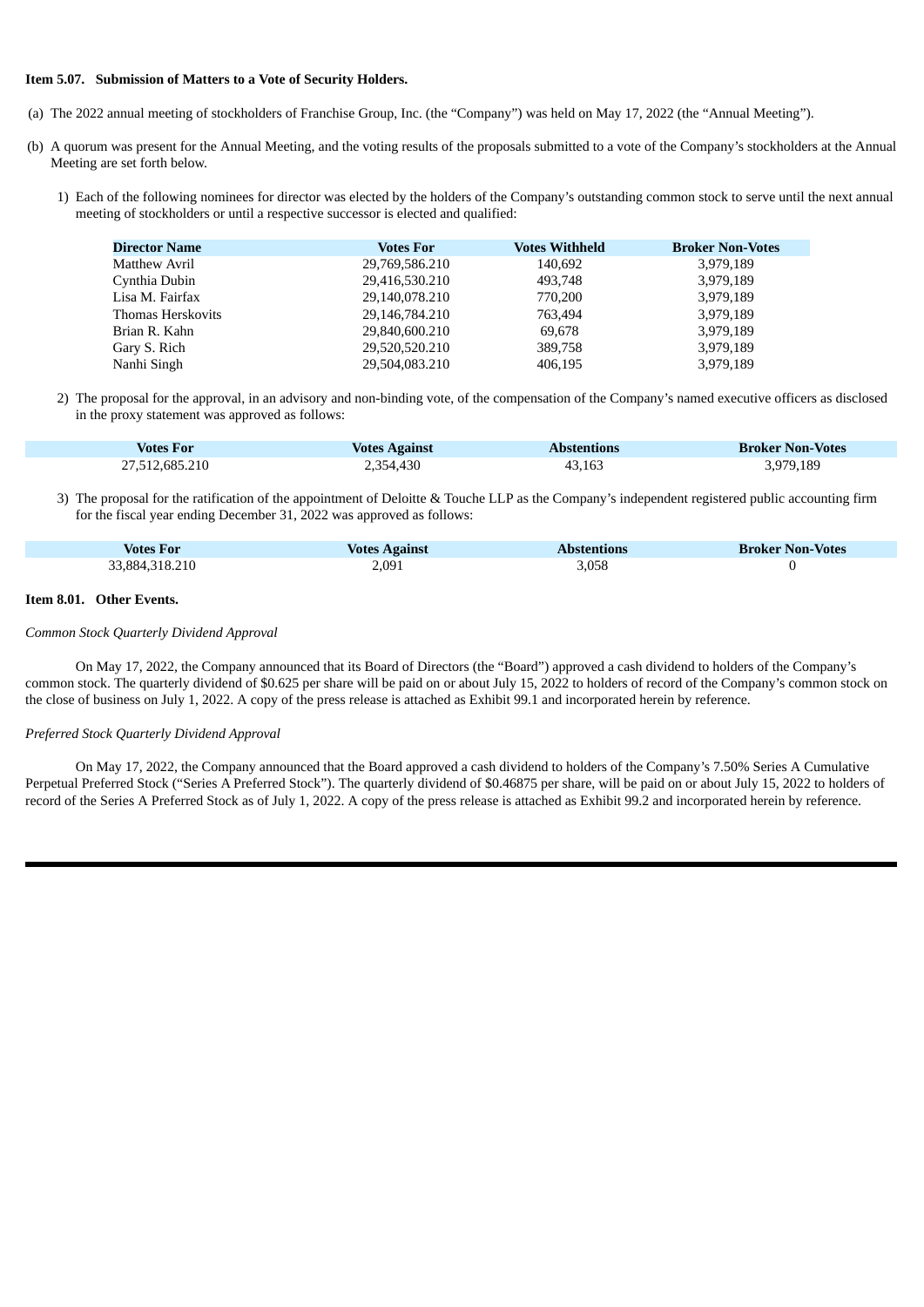### *Common Stock Repurchase Program*

On May 18, 2022, the Company announced that the Board approved a stock repurchase program under which the Company may repurchase up to \$500 million of its outstanding shares of common stock over the next three years. The repurchase program authorizes shares to be repurchased from time to time in open market or private transactions, through block trades, and pursuant to any trading plan that may be adopted in accordance with Rule 10b5-1 of the Securities Exchange Act of 1934, as amended. The actual timing, number and value of shares, if any, repurchased under the program will be determined by management in its discretion and will depend on a number of factors, including, among others, the availability of stock, general market and business conditions, the trading price of the Company's common stock and applicable legal requirements. A copy of the press release is attached as Exhibit 99.3 and incorporated herein by reference.

### **Item 9.01. Financial Statements and Exhibits.**

# *(d) Exhibits.*

The following exhibits are filed with this Current Report on Form 8-K:

| <b>Exhibit Number</b> | Description                                                                  |
|-----------------------|------------------------------------------------------------------------------|
| 99.1                  | Press Release dated May 17, 2022.                                            |
| 99.2                  | Press Release dated May 17, 2022.                                            |
| 99.3                  | Press Release dated May 18, 2022.                                            |
| 104                   | Cover Page Interactive Data File (embedded within the Inline XBRL document). |

### **SIGNATURES**

Pursuant to the requirements of the Securities Exchange Act of 1934, the registrant has duly caused this report to be signed on its behalf by the undersigned hereunto duly authorized.

#### **FRANCHISE GROUP, INC.**

Date: May 19, 2022 By: /s/ Eric Seeton Eric Seeton Chief Financial Officer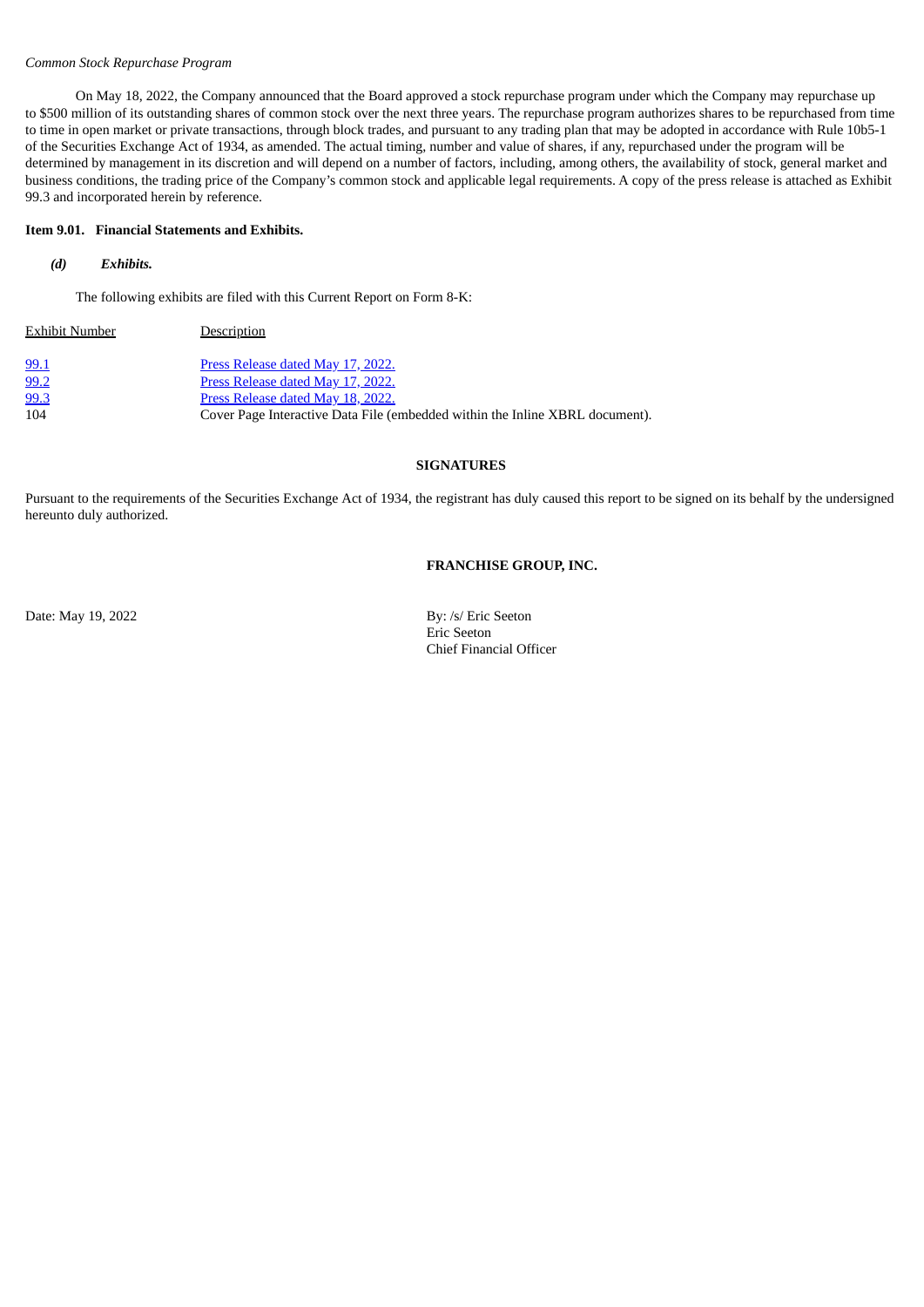# **Franchise Group, Inc. Announces Approval of Quarterly Common Stock Dividend**

<span id="page-3-0"></span>DELAWARE, Ohio, May 17, 2022 (GLOBE NEWSWIRE) -- Franchise Group, Inc. (NASDAQ: FRG) ("Franchise Group" or the "Company") today announced that its Board of Directors approved a quarterly cash dividend to common stockholders of \$0.625 per share. The cash dividend will be paid on or about July 15, 2022 to holders of record of the Company's common stock on the close of business on July 1, 2022.

# **About Franchise Group, Inc.**

Franchise Group is an owner and operator of franchised and franchisable businesses that continually looks to grow its portfolio of brands while utilizing its operating and capital allocation philosophy to generate strong cash flow for its shareholders. Franchise Group's business lines include Pet Supplies Plus, American Freight, The Vitamin Shoppe, Badcock Home Furniture & more, Buddy's Home Furnishings and Sylvan Learning. On a combined basis, Franchise Group currently operates over 3,000 locations predominantly located in the U.S. that are either Company-run or operated pursuant to franchising and dealer agreements.

# **Forward-Looking Statements**

This press release contains forward-looking statements within the meaning of the Private Securities Litigation Reform Act of 1995. Forward-looking statements include, without limitation, projections, predictions, expectations, or beliefs about future events or results and are not statements of historical fact, including the Company's expectations regarding payments of dividends in the future. Such forward-looking statements are based on various assumptions as of the time they are made, and are inherently subject to known and unknown risks, uncertainties and other factors that may cause actual results, performance or achievements to be materially different from any future results, performance or achievements expressed or implied by such forward-looking statements. Forward-looking statements are often accompanied by words that convey projected future events or outcomes such as "expect," "believe," "estimate," "plan," "project," "anticipate," "intend," "will," "may," "view," "opportunity," "potential," or words of similar meaning or other statements concerning opinions or judgment of the Company or its management about future events. Although the Company believes that its expectations with respect to forward-looking statements are based upon reasonable assumptions within the bounds of its existing knowledge of its business and operations, there can be no assurance that actual results, performance, or achievements of the Company will not differ materially from any projected future results, performance or achievements expressed or implied by such forward-looking statements. Actual future results, performance or achievements may differ materially from historical results or those anticipated depending on a variety of factors, many of which are beyond the control of the Company. We refer you to the "Risk Factors" and "Management's Discussion and Analysis of Financial Condition and Results of Operations" sections of the Company's Annual Report on Form 10-K for the period ended December 25, 2021, and comparable sections of the Company's Quarterly Reports on Form 10-Q and other filings, which have been filed with the SEC and are available on the SEC's website at www.sec.gov. All of the forward-looking statements made in this press release are expressly qualified by the cautionary statements contained or referred to herein. The actual results or developments anticipated may not be realized or, even if substantially realized, they may not have the expected consequences to or effects on the Company or its business or operations. Readers are cautioned not to rely on the forward-looking statements contained in this press release. Forward-looking statements speak only as of the date they are made and the Company does not undertake any obligation to update, revise or clarify these forward-looking statements, whether as a result of new information, future events or otherwise.

# **INVESTOR RELATIONS CONTACT:**

Andrew F. Kaminsky EVP & Chief Administrative Officer Franchise Group, Inc. akaminsky@franchisegrp.com (914) 939-5161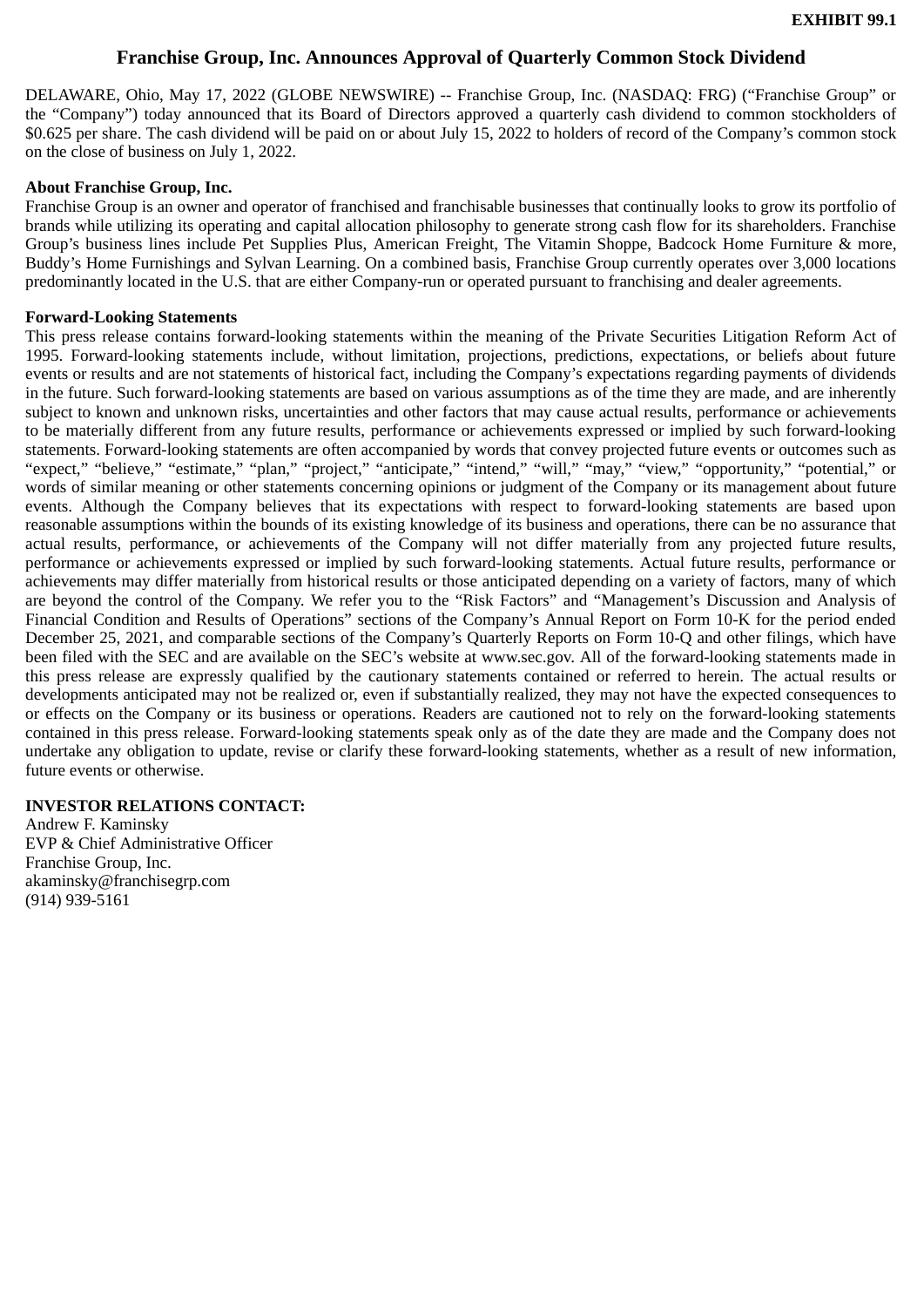# **Franchise Group, Inc. Announces Approval of Quarterly Preferred Dividend**

<span id="page-4-0"></span>DELAWARE, Ohio, May 17, 2022 (GLOBE NEWSWIRE) -- Franchise Group, Inc. (NASDAQ: FRG) ("Franchise Group" or the "Company") today announced that its Board of Directors approved a quarterly dividend of \$0.46875 per share to Series A Cumulative Perpetual Preferred stockholders. The cash dividend will be paid on or about July 15, 2022 to holders of record of the Company's Series A preferred stock on the close of business on July 1, 2022.

# **About Franchise Group, Inc.**

Franchise Group is an owner and operator of franchised and franchisable businesses that continually looks to grow its portfolio of brands while utilizing its operating and capital allocation philosophy to generate strong cash flow for its shareholders. Franchise Group's business lines include Pet Supplies Plus, American Freight, The Vitamin Shoppe, Badcock Home Furniture & more, Buddy's Home Furnishings and Sylvan Learning. On a combined basis, Franchise Group currently operates over 3,000 locations predominantly located in the U.S. that are either Company-run or operated pursuant to franchising and dealer agreements.

# **Forward-Looking Statements**

This press release contains forward-looking statements within the meaning of the Private Securities Litigation Reform Act of 1995. Forward-looking statements include, without limitation, projections, predictions, expectations, or beliefs about future events or results and are not statements of historical fact, including the Company's expectations regarding payments of dividends in the future. Such forward-looking statements are based on various assumptions as of the time they are made, and are inherently subject to known and unknown risks, uncertainties and other factors that may cause actual results, performance or achievements to be materially different from any future results, performance or achievements expressed or implied by such forward-looking statements. Forward-looking statements are often accompanied by words that convey projected future events or outcomes such as "expect," "believe," "estimate," "plan," "project," "anticipate," "intend," "will," "may," "view," "opportunity," "potential," or words of similar meaning or other statements concerning opinions or judgment of the Company or its management about future events. Although the Company believes that its expectations with respect to forward-looking statements are based upon reasonable assumptions within the bounds of its existing knowledge of its business and operations, there can be no assurance that actual results, performance, or achievements of the Company will not differ materially from any projected future results, performance or achievements expressed or implied by such forward-looking statements. Actual future results, performance or achievements may differ materially from historical results or those anticipated depending on a variety of factors, many of which are beyond the control of the Company. We refer you to the "Risk Factors" and "Management's Discussion and Analysis of Financial Condition and Results of Operations" sections of the Company's Annual Report on Form 10-K for the period ended December 25, 2021, and comparable sections of the Company's Quarterly Reports on Form 10-Q and other filings, which have been filed with the SEC and are available on the SEC's website at www.sec.gov. All of the forward-looking statements made in this press release are expressly qualified by the cautionary statements contained or referred to herein. The actual results or developments anticipated may not be realized or, even if substantially realized, they may not have the expected consequences to or effects on the Company or its business or operations. Readers are cautioned not to rely on the forward-looking statements contained in this press release. Forward-looking statements speak only as of the date they are made and the Company does not undertake any obligation to update, revise or clarify these forward-looking statements, whether as a result of new information, future events or otherwise.

# **INVESTOR RELATIONS CONTACT:**

Andrew F. Kaminsky EVP & Chief Administrative Officer Franchise Group, Inc. akaminsky@franchisegrp.com (914) 939-5161